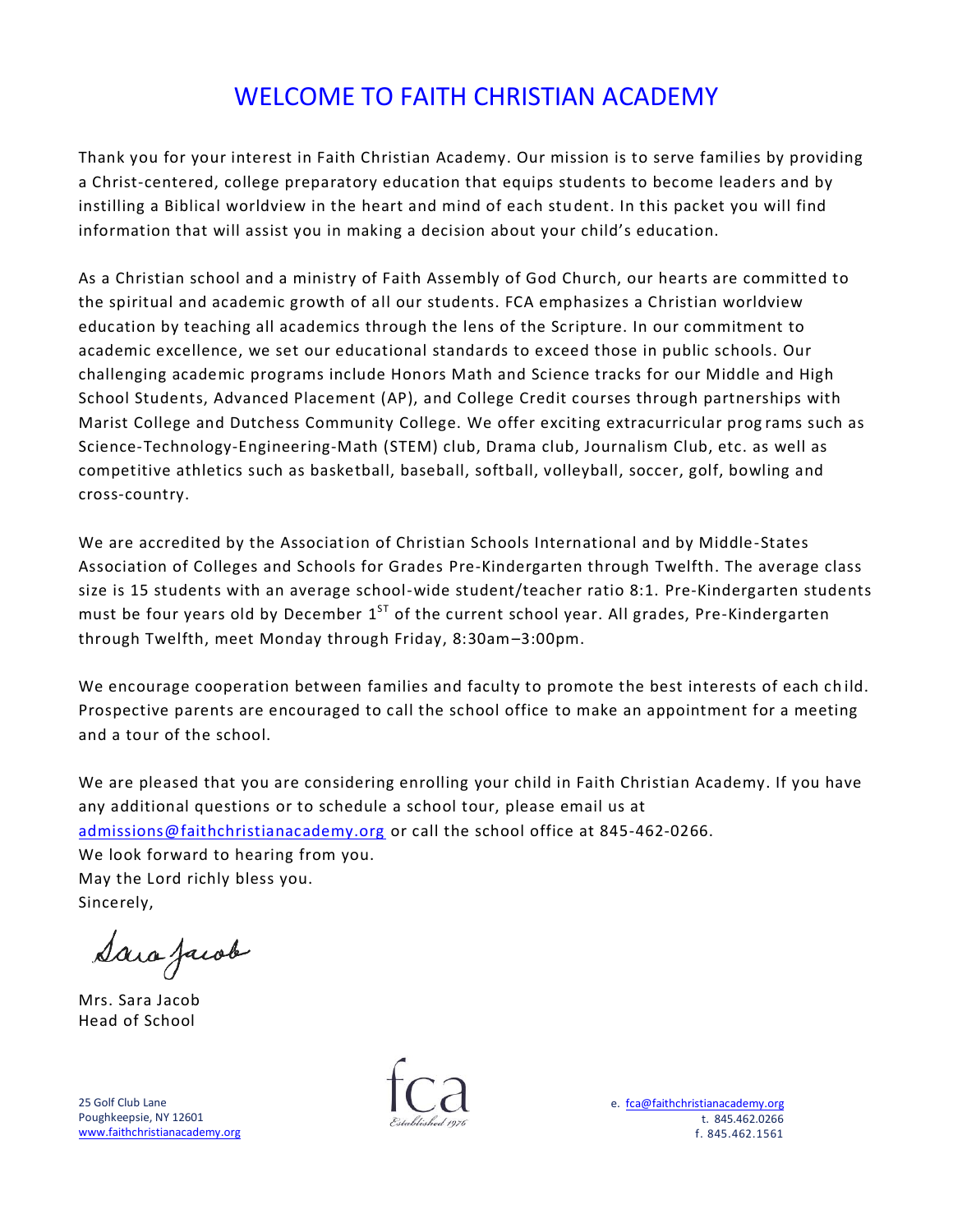# IMPORTANT ENROLLMENT INSTRUCTIONS

### **To Begin The Enrollment Process:**

1) Call the school office at 845-462-0266 to schedule an Enrollment Appointment and Tour.

2) Fill out the Student Application Forms, read and sign the Statement of Faith and School Policy Forms. Send all forms to the school office with the Application Fee of \$200.00 (non refundable). Include copies of your child's report cards.

High School Students – The following must be submitted in addition to the above forms:

- A personal essay (approximately 300 words) describing his/her dreams, goals and aspirations, and how FCA can help achieve them
- A letter from the student's parents/guardians describing their child, to help FCA better serve them with a Christ-centered, college preparatory education
- A reference letter from a spiritual leader (e.g. Pastor, Youth Leader)
- A reference letter from a teacher

3) Children in grades  $1^{st}$  through  $12^{th}$  need academic records sent to FCA from prior school. Please complete and sign the Student Records Release Form and send to your child's previous school.

4) Provide proof of recent physical, immunizations, dental certificate and lead poisoning screening. Every child entering school is required to have proof of a medical examination on file.

5) Provide a copy of your child's birth certificate

6) Children entering Kindergarten will be scheduled for Kindergarten screening and will be accepted after the results of the screening are reviewed.

7) Book Fees and Insurance Fees are due by July  $1^{st.}$ 

8) Tuition is due on the first of each month beginning September  $1^\text{st}$ .

9) Contact the Transportation Department of the School District where you reside to make transportation arrangements for your child.

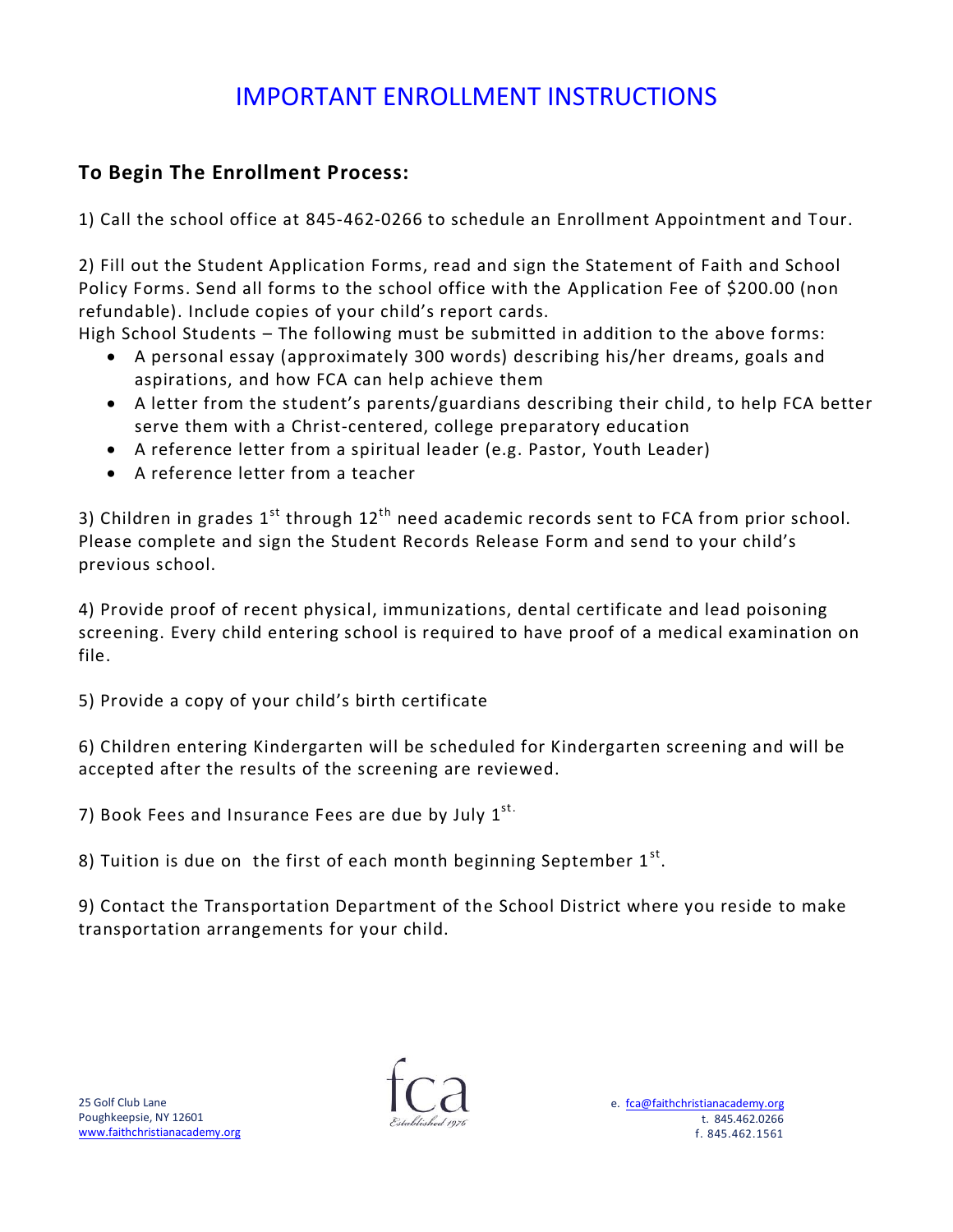# FAITH CHRISTIAN ACADEMY SCHOOL POLICY

### **I agree that**:

- For all school activities that my child participates in, including sports and school sponsored trips away from school I do absolve the school and church from liability to me or my child because of any injury to my child at school or during any school activity.
- Faith Christian Academy may use any photographs taken of my child during school activities for publicity and promotion. Faith Christian Academy may post photographs of my child on the school website (without names listed).
- As the parent of the aforementioned child, I will cooperate with the administration of Faith Christian Academy, its policies, procedures, and disciplinary actions as deemed necessary by the school. I further agree to hold the s chool and its agents harmless from any liability to my child or any parent or guardian thereof because of any claims on behalf of my child against the school and its agents because of any injury or alleged injury to my child. Should I default in this matter and initiate any legal action whatsoever against the school or any agents thereof, and the school and its agents are found not to be at fault, I agree to pay all attorney fees, court fees, damage or other costs that Faith Christian Academy or its agents should incur to defend itself against such action.
- Attendance at Faith Christian Academy is an honor and privilege rather than a right and that the school reserves the right to suspend and/or expel any student if, in the judgment of the school, the student does not fulfill the goals and standards of the school.
- Should my child be removed from school for disciplinary and/or academic reasons, I understand that no money will be refunded to me.
- The policy of the school is to make no refunds for the registration fees or tuition charges. In a case of extreme or unusual circumstances the School Board will review the request and make the final decision.
- I must pay all fees and charges promptly on or before the due date through my FACTS Tuition and Fee Payment Account, understanding that no report cards or records will be released if the account is delinquent. No student will be permitted to graduate from Faith Christian Academy until all financial obligations are paid in full.

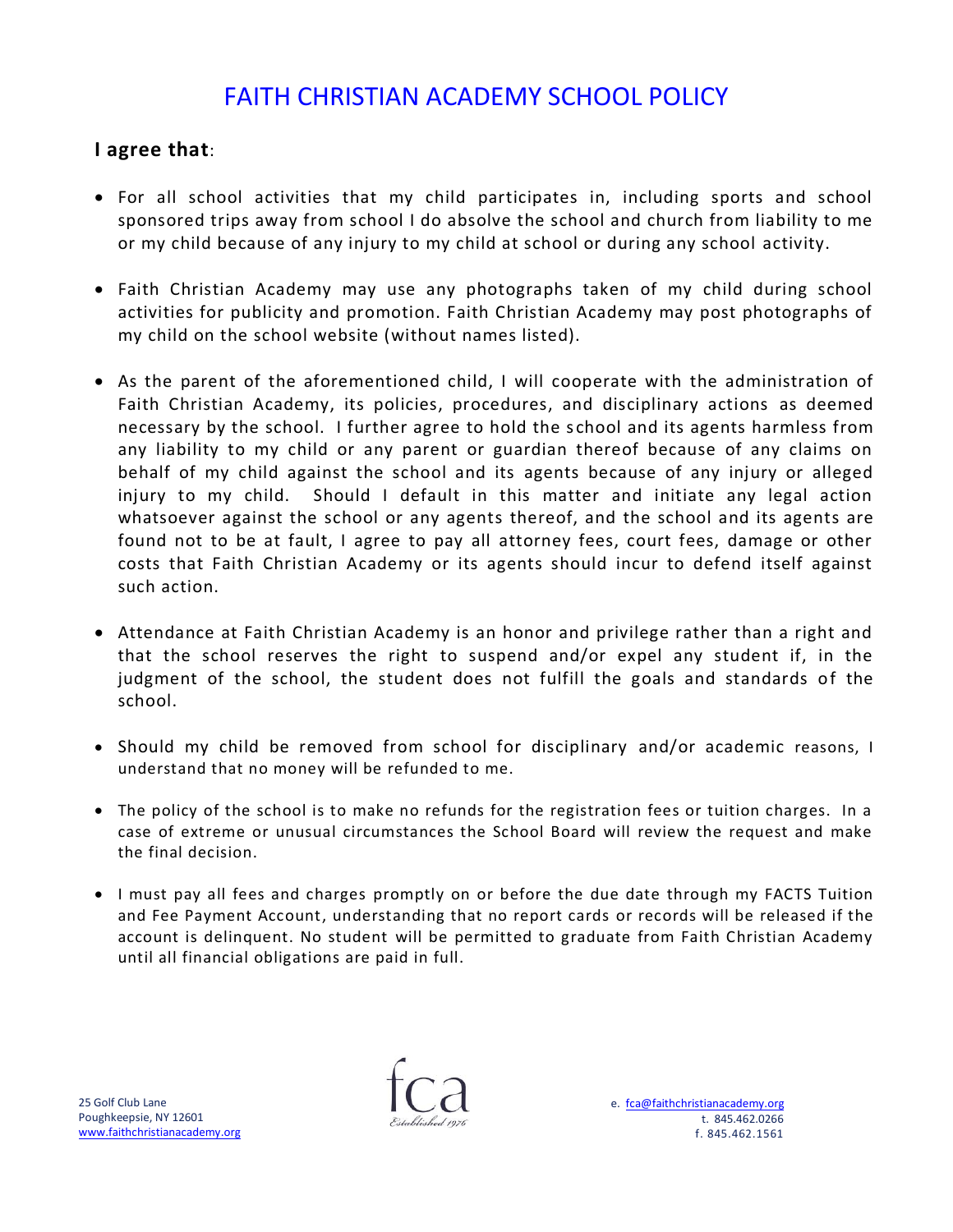# FAITH CHRISTIAN ACADEMY SCHOOL POLICY

- A late fee of \$50.00 per month will be charged to my FACTS account if monthly tuition amount is not paid by the  $1<sup>st</sup>$  of each month. Should the tuition remain outstanding for more than 60 days, the child will not be allowed to remain in school unless it has been approved by the School Board. If full tuition amount is not paid by July  $1<sup>st</sup>$  of the previous academic year, the child will not be permitted to re-enroll in FCA for the following academic year, unless approved by the School Board. A \$30.00 fee will be c harged by FACTS Company for returned checks and non-sufficient funds.
- I will support the school's efforts to train my child in the Bible and in the Christian faith and will encourage my child in this and in all other phases of the curriculum. Understanding the importance of regular church attendance, my child and I will continue to faithfully attend church.
- I will have a family representation at any parent-teacher conference held at the school.
- By signing this policy, I pledge my loyalty to the ideals and aims of Faith Christian Academy and will bring any questions and criticisms directly to the Administration of the School so that they may be properly evaluated.
- I have read the Faith Christian Academy Student Handbook (available through www.faithchristianacademy.org) and understand all requirements of the school and I agree to abide by them. I also, to the best of my ability, do hereby affirm that all questions on the Application for Enrollment form are answered accurately and without deception either through commission or omission. This statement of cooperation with the policies of the school will be in effect for as long as my child (ren) attend(s) Faith Christian Academy.

| Father's Signature |  |
|--------------------|--|
|                    |  |

Mother's Signature **Date** Date **Date** Date **Date** 

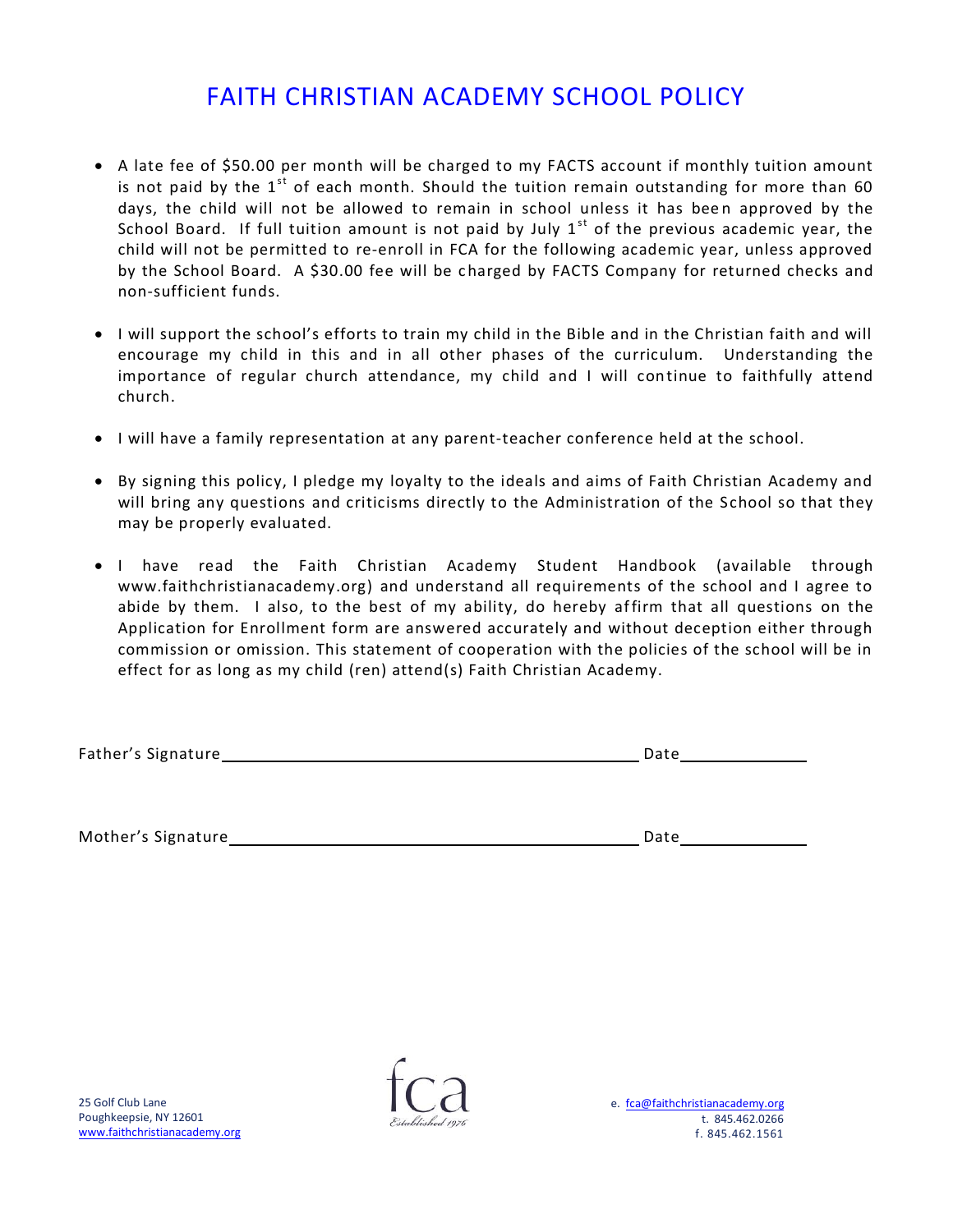## FAITH CHRISTIAN ACADEMY STATEMENT OF FAITH

#### **We believe:**

- 1. The Bible is the inspired and only infallible and authoritative Word of God. (2 Timothy 3:16)
- 2. There is one God, eternally existent in three persons: God, the Father, God the Son, and God the Holy Spirit. (II Corinthians 13:14)
- 3. In the deity of our Lord Jesus Christ, in His vicarious birth, in His sinless life, in His miracles, in His ascension to the right hand of the Father, and in His personal future return to this earth in power and glory to rule a thousand years. (Matthew 16:6; I Corinthians 15:3-4)
- 4. In the blessed hope, which is the rapture of the church at Christ's coming. (Titus 2:13)
- 5. The only means of being cleansed from sin is through repentance and faith in the precious blood of Christ. (I Peter 1:18-19)
- 6. Regeneration by the Holy Spirit is absolutely essential for pe rsonal salvation. (John 3:3-5)
- 7. The redemptive work of Christ on the cross provides healing of the human body in answer to prayer. (I Peter 2:24)
- 8. In the sanctifying power of the Holy Spirit by whose indwelling the Christian is enabled to live a holy life. (Galatians 5:16)
- 9. The baptism of the Holy Spirit, according to Acts 2:4, is given to believers who ask for it. (Acts 2:39)
- 10. In the resurrection of both the saved and lost, the one to everlasting life and the other to everlasting damnation. (John 5:28-29)

(Taken from the complete Statement of Fundamental Truths, Assemblies of God Constitution and Bylaws.)

| Father's Signature | Date |
|--------------------|------|
|                    |      |

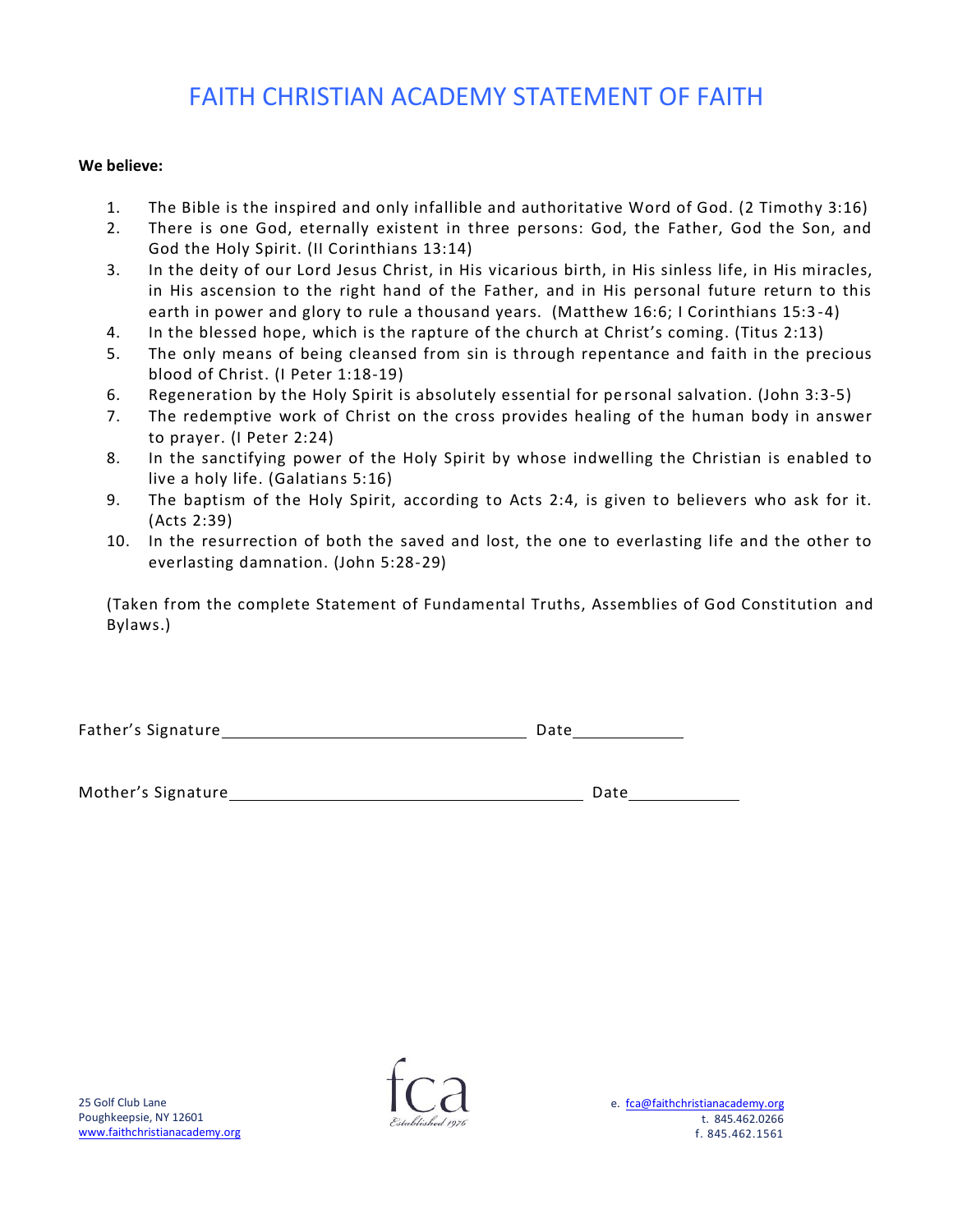# FAITH CHRISTIAN ACADEMY TUITION POLICY

#### **NEW ADMISSIONS**

#### **Tuition & Fees Payment Policies for the 2022-2023 School Year**

|                            | Monthly        |             |              |                  |  |
|----------------------------|----------------|-------------|--------------|------------------|--|
| <b>Grade Level</b>         | <b>Tuition</b> | Application | <b>Books</b> | <b>Insurance</b> |  |
| Pre-                       |                |             |              |                  |  |
| Kindergarten               | \$700.00       | \$200.00    | \$300.00     | \$20.00          |  |
| Grade K-5 <sup>th</sup>    | \$700.00       | \$200.00    | \$350.00     | \$20.00          |  |
| Grade $6^{th} - 8^{th}$    | \$755.00       | \$200.00    | \$500.00     | \$20.00          |  |
| Grade $9^{th}$ - $12^{th}$ | \$800.00       | \$200.00    | \$500.00     | \$20.00          |  |

New applicants must submit the Student Application Forms with the Application Fee of \$200.00 (by check, cash or money order). Application Fee is non-refundable.

Book Fees and Insurance Fees are due by July  $1^{st}$ .

#### **Incentive for Registered Members of Faith Assembly of God Church**

Faith Assembly of God offers tuition discounts for registered members who faithfully tithe. Discounts will be applied before school reopens in September.

#### **Incentives for Non-Members of Faith Assembly of God Church**

Sibling Discount – A \$700.00 discount will be given to families with multiple children.

#### **Tuition Assistance (if available)**

Tuition assistance may be awarded on a needs basis. Please provide supporting documents on the FACTS Grants & Aid Assessment link. Note: FACTS charges a non-refundable fee for application and processing. FCA Board and Administration will review information provided by FACTS in making award decisions to help families who need it most.

#### **Tuition Payment Policy**

A monthly payment plan is offered with ten monthly installments beginning September  $1^\text{st}$ , through FACTS Tuition Management Company. A late fee of \$50.00 will be applied to any account that is not paid by the first of the month and an additional \$50.00 will be assessed

25 Golf Club Lane Poughkeepsie, NY 12601 [www.faithchristianacademy.org](http://www.faithchristianacademy.org/)

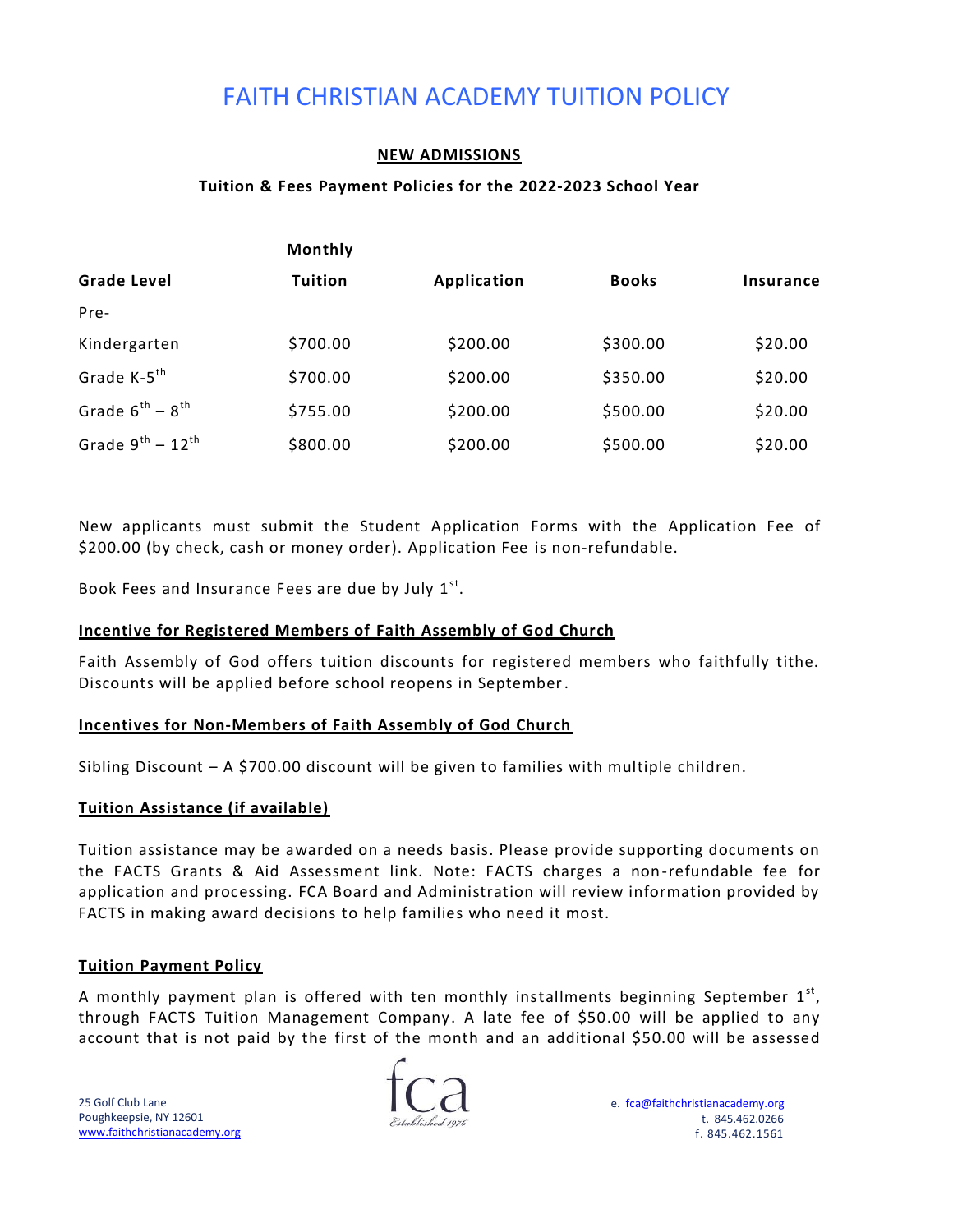for each additional month that the original tuition amount is not paid in full. There is a \$30.00 fee for returned checks and non-sufficient funds. Failure to pay the first semester's tuition will preclude the student's enrollment in the second semester. Any account that is more than sixty days in arrears could result in the student being dismissed from FCA. A student's report card will be withheld until the outstanding amount due is paid in full. All tuition and fee payments must be made through FACTS.

25 Golf Club Lane Poughkeepsie, NY 12601 [www.faithchristianacademy.org](http://www.faithchristianacademy.org/)

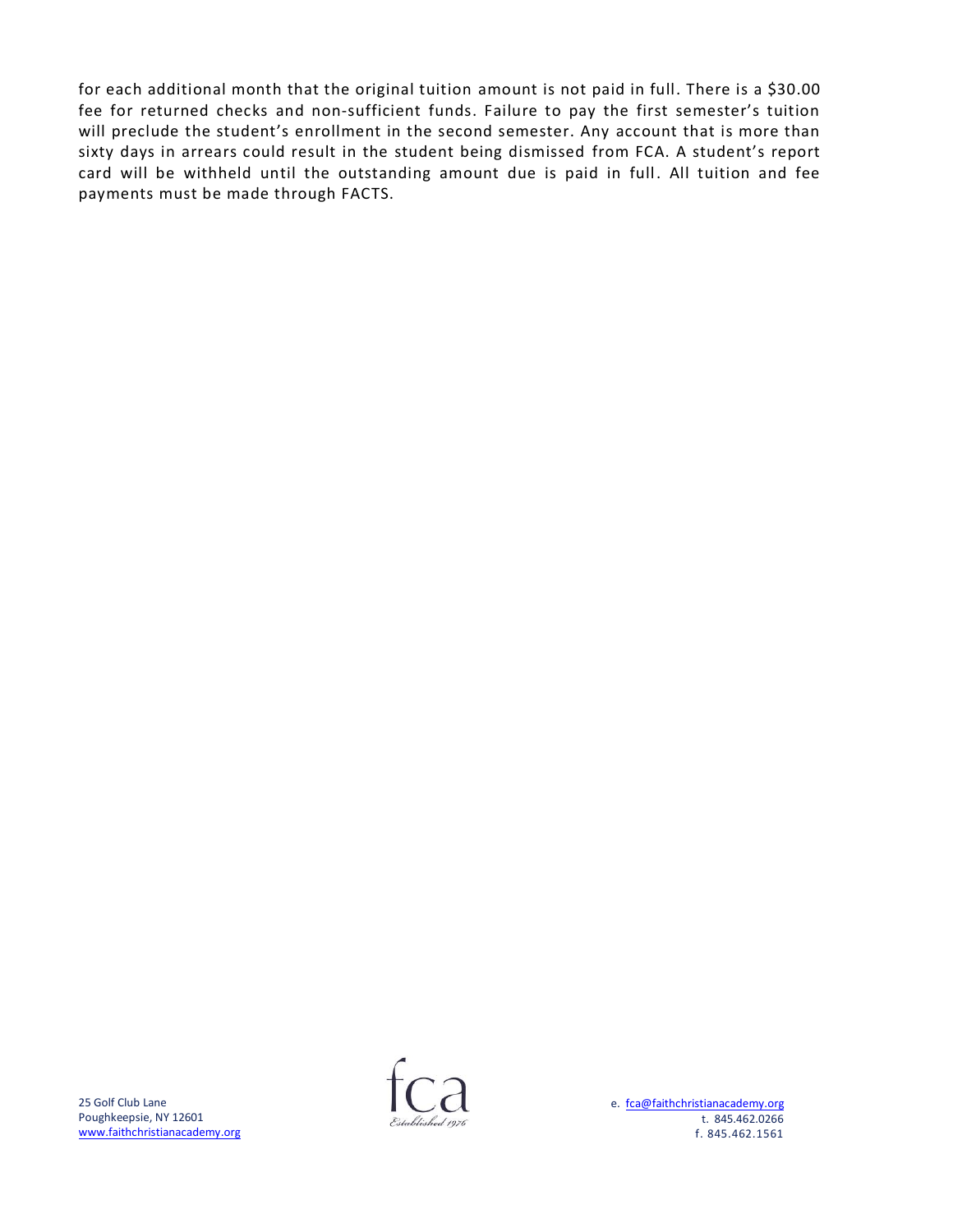### FAITH CHRISTIAN ACADEMY STUDENT RECORDS RELEASE FORM

### RELEASING SCHOOL **RECEIVING SCHOOL**

 Faith Christian Academy 25 Golf Club Lane Poughkeepsie, N.Y. 12601

Dear Administrator:

My child is applying to Faith Christian Academy. I give permission for my child's academic, attendance, behavior, assessment, IEP and/or 504 Plans (if any), and health records to be copied and sent to the above named school. Thank you.

| Student's Name (Last name first) | <b>Current Grade</b> |  |  |
|----------------------------------|----------------------|--|--|
|                                  |                      |  |  |
| Student's Name (Last name first) | <b>Current Grade</b> |  |  |
| Student's Name (Last name first) | <b>Current Grade</b> |  |  |

Signature of Parent/Guardian

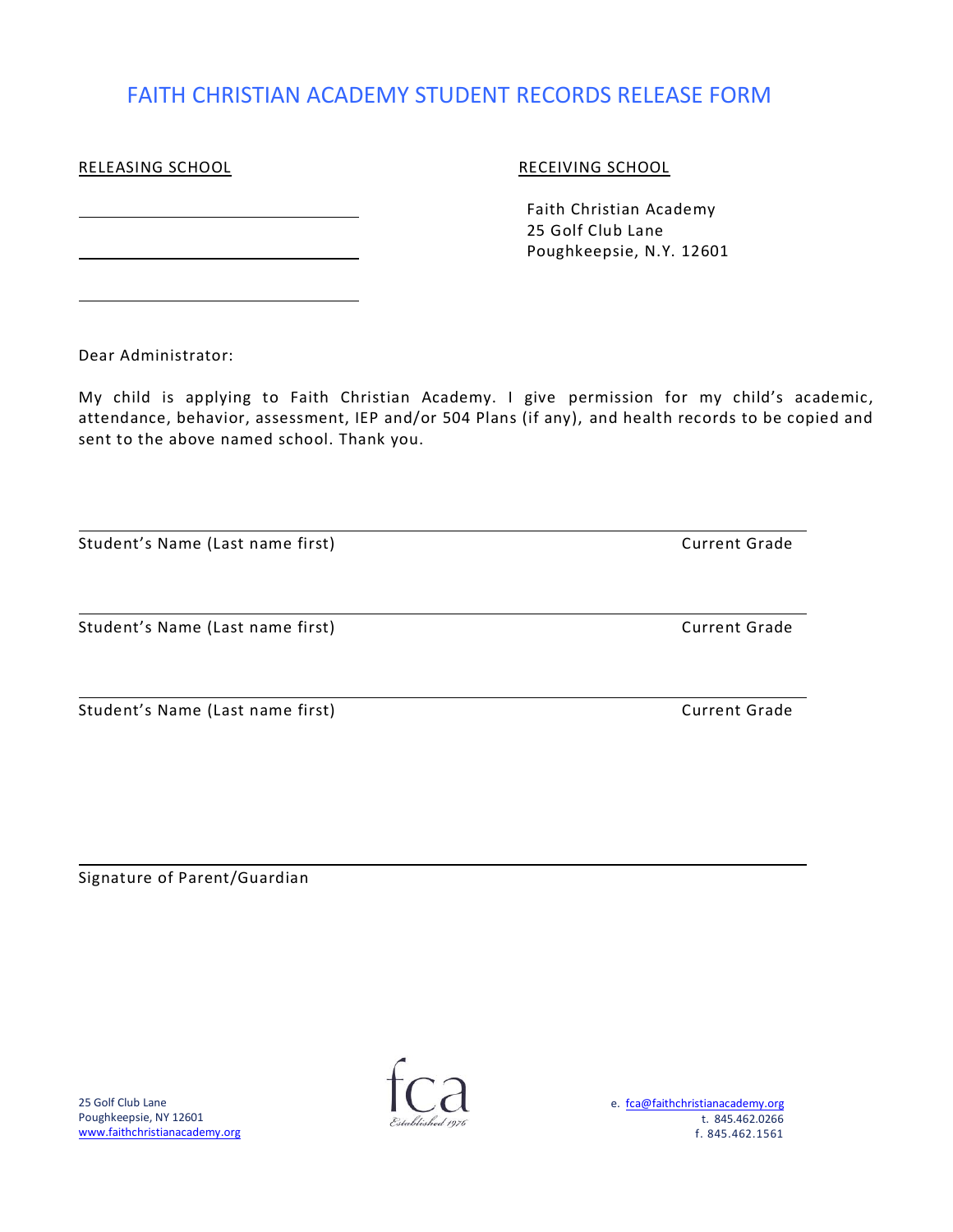### FAITH CHRISTIAN ACADEMY STUDENT APPLICATION FORMS

| Date of Application _______________                      |                                                                                                                                                                           |          |  |
|----------------------------------------------------------|---------------------------------------------------------------------------------------------------------------------------------------------------------------------------|----------|--|
| <b>Student Information</b>                               |                                                                                                                                                                           |          |  |
| (Last)                                                   | (First)                                                                                                                                                                   |          |  |
|                                                          |                                                                                                                                                                           | (Middle) |  |
| Circle One - Male Female                                 |                                                                                                                                                                           |          |  |
|                                                          |                                                                                                                                                                           |          |  |
|                                                          |                                                                                                                                                                           |          |  |
|                                                          |                                                                                                                                                                           |          |  |
|                                                          |                                                                                                                                                                           |          |  |
|                                                          |                                                                                                                                                                           |          |  |
|                                                          | Grade entering: K $1^{st}$ $2^{nd}$ $3^{rd}$ $4^{th}$ $5^{th}$ $6^{th}$ $7^{th}$ $8^{th}$ $9^{th}$ $10^{th}$ $11^{th}$ $12^{th}$<br>(Please circle the appropriate grade) |          |  |
| List all schools previously attended (most recent first) |                                                                                                                                                                           |          |  |
| Name of School                                           | City/State                                                                                                                                                                | Grade    |  |
|                                                          |                                                                                                                                                                           |          |  |
|                                                          |                                                                                                                                                                           |          |  |
|                                                          |                                                                                                                                                                           |          |  |
|                                                          |                                                                                                                                                                           |          |  |

25 Golf Club Lane Poughkeepsie, NY 12601 [www.faithchristianacademy.org](http://www.faithchristianacademy.org/)

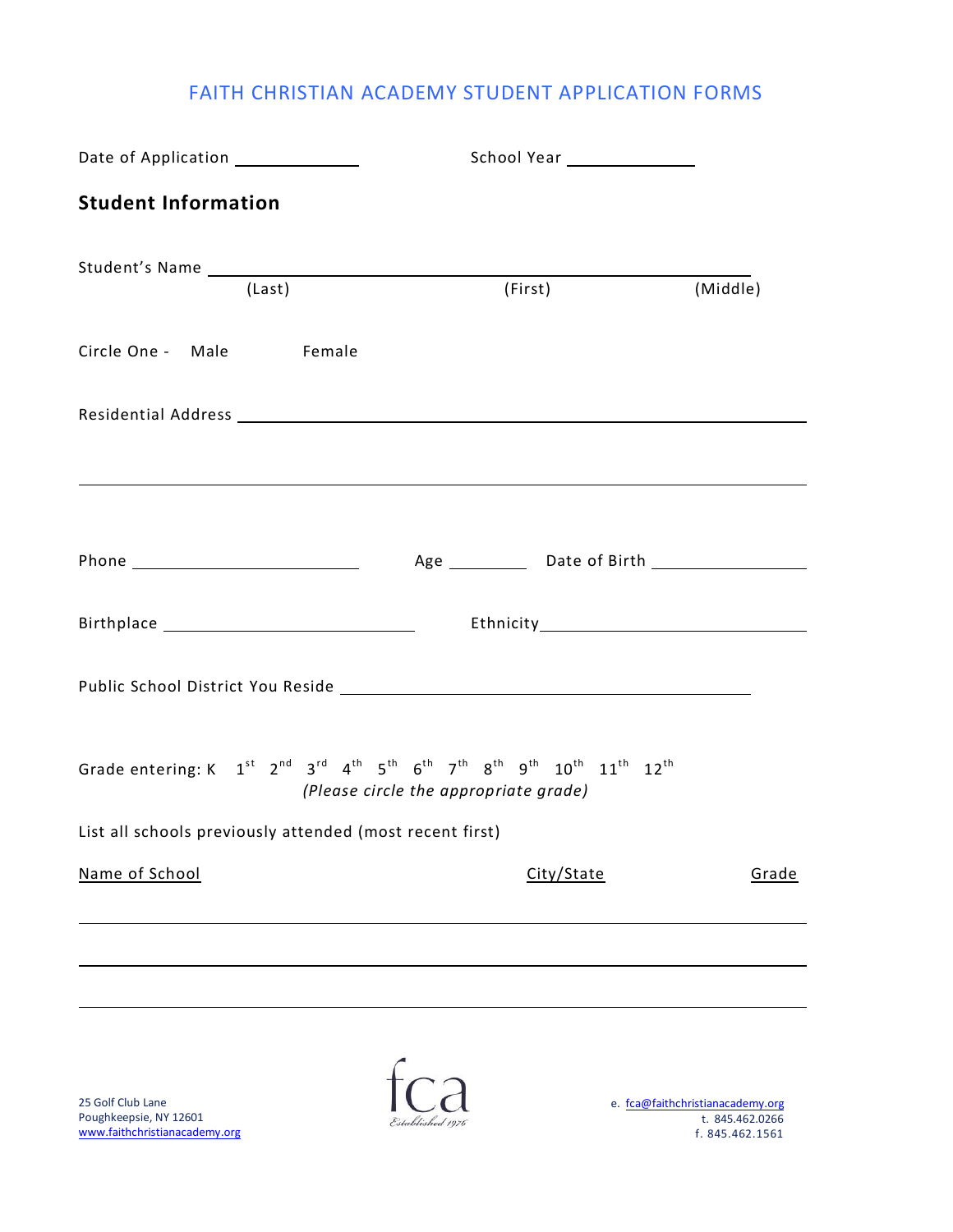| Has your child ever been retained?                                   | Yes        | No. |
|----------------------------------------------------------------------|------------|-----|
| Has your child had any academic problems?                            | Yes        | No  |
| Has your child been diagnosed with learning difficulties?            | Yes        | No  |
| Has your child had any disciplinary difficulties?                    | Yes        | No  |
| Does your child currently have an IEP (individual educational plan)? | <b>Yes</b> | No  |
| Does your child experience attention difficulties?                   | Yes        | No  |
| Does your child have any physical handicaps?                         | Yes        | No  |
| Does your child have any emotional difficulties?                     | Yes        | No  |
| Is your child currently on any type of medication?                   | Yes        | No  |
| Does your child have any social difficulties?                        | Yes        | No  |

List any allergies:

 $\overline{a}$ 

If you answered "yes" to any question above, please explain:

If your child has received any special remedial, tutorial, or enrichment programs either in school or out of school, or if your child has been evaluated by the Child Study Team, please write a brief description of such services:<br>

| Why do you want to send your child to Faith Christian Academy? |  |  |
|----------------------------------------------------------------|--|--|
|----------------------------------------------------------------|--|--|

25 Golf Club Lane Poughkeepsie, NY 12601 [www.faithchristianacademy.org](http://www.faithchristianacademy.org/)

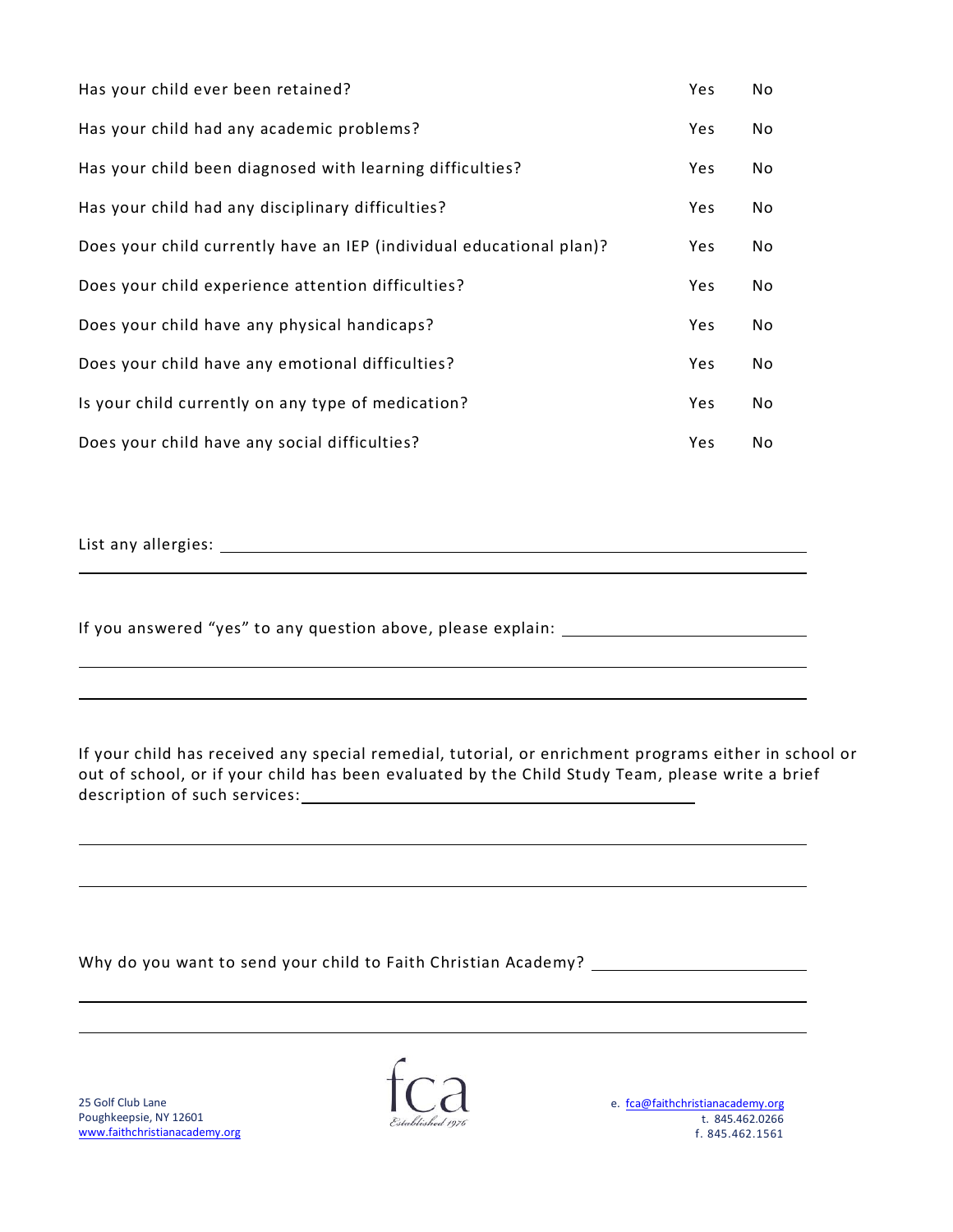#### **FAMILY INFORMATION**

|                                                                                                                                                                                                                                |  | <u> 2001 - Jacques Alexandro III, poet e alexandro de la contrada de la contrada de la contrada de la contrada d</u> |                              |                        |          |  |
|--------------------------------------------------------------------------------------------------------------------------------------------------------------------------------------------------------------------------------|--|----------------------------------------------------------------------------------------------------------------------|------------------------------|------------------------|----------|--|
|                                                                                                                                                                                                                                |  |                                                                                                                      |                              |                        |          |  |
|                                                                                                                                                                                                                                |  |                                                                                                                      |                              |                        |          |  |
| Father's E-Mail Address and the control of the control of the control of the control of the control of the control of the control of the control of the control of the control of the control of the control of the control of |  |                                                                                                                      |                              |                        |          |  |
| Marital Status: (circle one)                                                                                                                                                                                                   |  |                                                                                                                      | Marital Status: (circle one) |                        |          |  |
| Single Married Widowed Divorced                                                                                                                                                                                                |  |                                                                                                                      |                              | Single Married Widowed | Divorced |  |
| Other Children Living With The Family:                                                                                                                                                                                         |  |                                                                                                                      |                              |                        |          |  |
| Name Age School School Crade Age                                                                                                                                                                                               |  |                                                                                                                      |                              |                        |          |  |
|                                                                                                                                                                                                                                |  |                                                                                                                      |                              |                        |          |  |
|                                                                                                                                                                                                                                |  |                                                                                                                      |                              |                        |          |  |